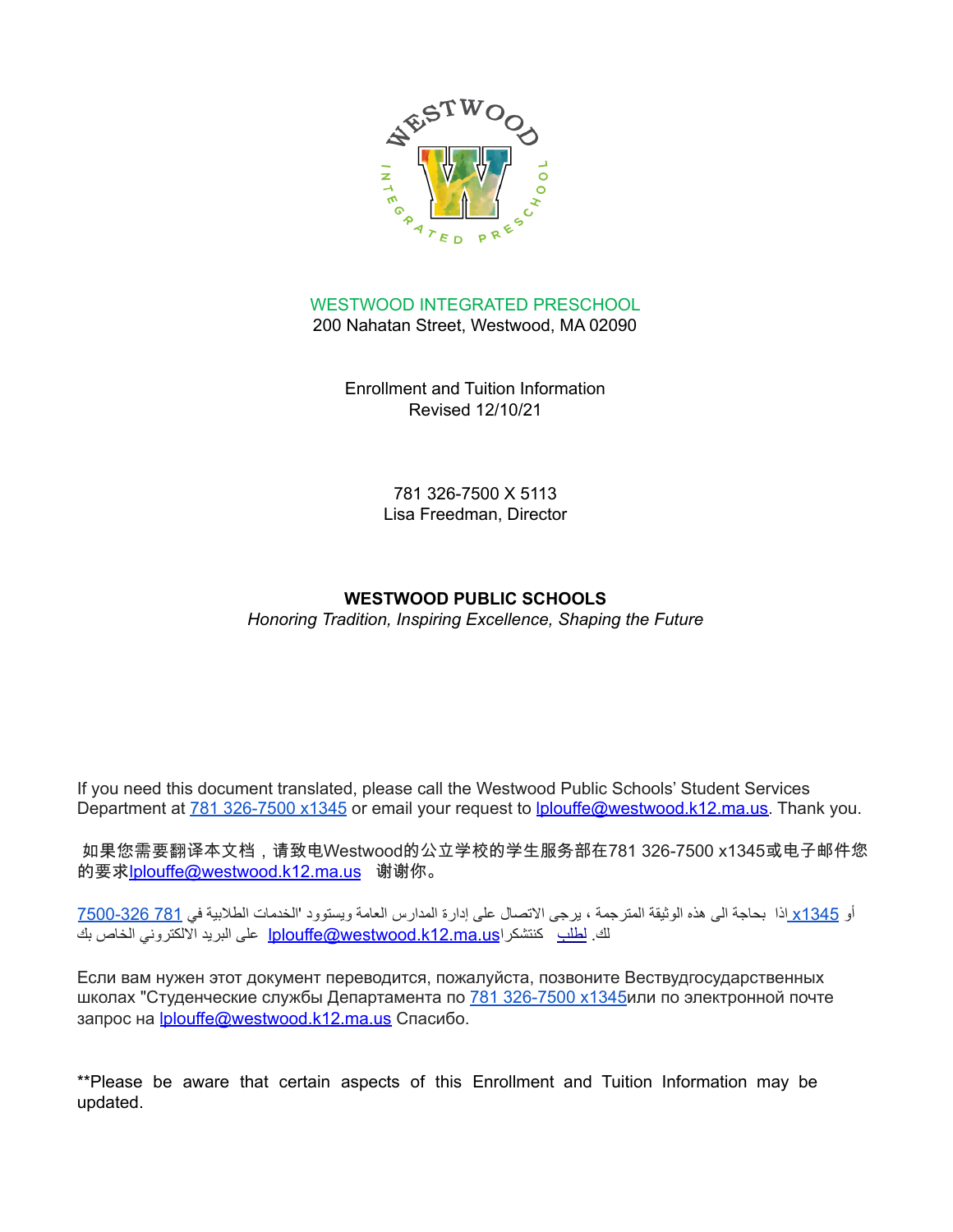#### **Mission Statement**

We are committed to:

providing a supportive and nurturing environment where children can learn and create through problem-solving, shared responsibility and concern for others within a classroom setting

having staff and students work together as a community of learners

respecting each child as an individual and celebrating his or her unique contribution to the school community

a collaborative team approach as the foundation to successful inclusion practices

developing respectful relationships with families through open and consistent communication

## **Procedures and Guidelines**

#### **Enrollment**

The maximum group size for the preschool classroom is 20 children\*. The group size determination considers many factors such as facilitating the inclusion of young children with disabilities and keeping the best interests of children in mind. In accordance with the Early Childhood Program Standards, the Westwood Integrated Preschool will have the number of staff necessary to ensure adequate group supervision at all times and to provide individual attention to children in order to promote their physical, social, emotional, and cognitive development. Typically developing peers entering the program must be three years old to enroll in the program. **Typically developing peers turning five years old by August 31 st will not be permitted to enroll in Preschool as they are eligible for Kindergarten.**

\**For public school programs that integrate children with and without disabilities, the class size shall not* exceed 20 with one teacher and one aide and no more than five students with disabilities. If the number of students with disabilities is six or seven then the class size may not exceed 15 students with one *teacher and one aide.*

#### **Preschool Class Placement Guidelines and Supervision**

The Massachusetts Department of Elementary and Secondary Education has proclaimed that: "public preschool programs that serve children with disabilities are required to be "developmentally appropriate" and specially designed for children ages three and four years." See 603 CMR 28.06(7).

Criteria for placement in the Preschool classes for special education students include consideration of the students' areas of disability and specific learning needs. The ultimate responsibility for classroom assignments for typically developing peers is with the Preschool Director. It should be noted that classes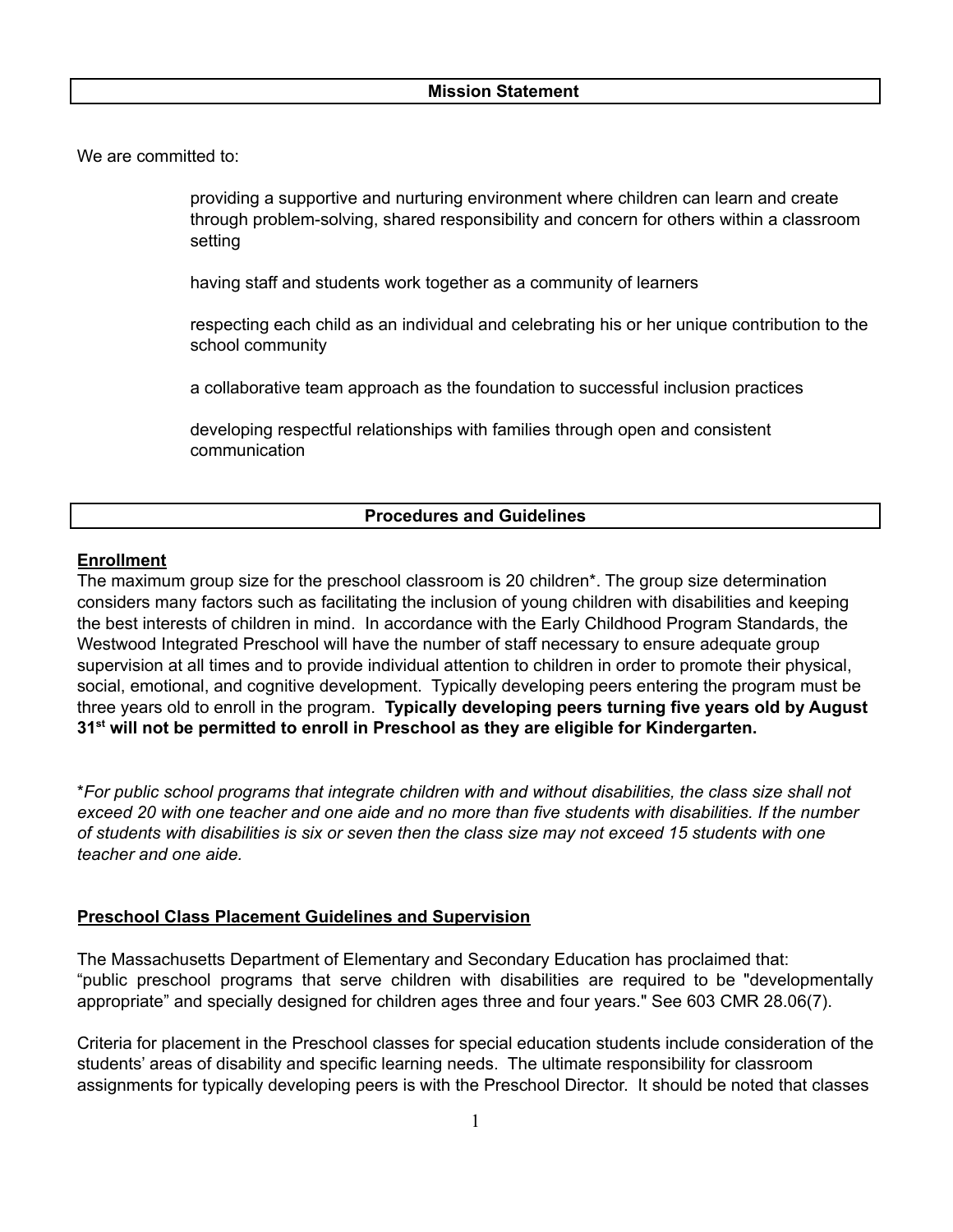of children need to be balanced with respect to developmental skills. Considerations of the effect individual children have upon one another will also be considered so that the optimal learning environment for the entire group is achieved.

Students in the preschool program are supervised at all times. The safety of the children is very important. Teaching staff supervise children at all times, primarily by sight. Supervision for short intervals by sound is allowed, as long as the teaching staff checks frequently on children who are out of sight (e.g. those who can use the toilet independently).

## **Placement Process and TimeLine**

Applications are accepted in December (for current families) and January (for new families) for classroom openings for the following September. Current students have priority for placement and class assignment beginning in December. Every effort is made to honor the request of families in either the four day or five day program, however, the final placement of students must also consider balancing the learning and developmental needs of all the students in the preschool. If there is a need to recommend a change in the time of the session for a student, the family will be notified.

## **Registration**

Registration for continuing preschoolers will be held during the preceding December and January. Notices will be sent home to all current enrollees. Applications will be made available to the Westwood community through press releases to the area media and through school bulletins, and can be accessed on the Westwood Public Schools website. Applications must be received at the Westwood Integrated Preschool not later than February 1<sup>st</sup>. Families may complete the application online, can print out the application and mail it to the Westwood Integrated Preschool at 200 Nahatan Street, or can drop it off in person. **A completed application and registration fee is required for all registrants to be considered for a space.**

As needed, a lottery and/or waiting list will be developed to fill any openings. The lottery will take place in mid February with consideration given to children of alumni families and to balancing the learning and developmental needs within classrooms. After the lottery, if a family chooses to be placed on the waiting list, the deposit becomes non-refundable. After the lottery, if a child does not obtain a placement in the preschool and the family does not want to remain on the waitlist, deposits will be returned.

## **Tuition Fees**

Tuition must be paid in full prior to the start of school in September. A non-refundable registration fee is due at the time of application with the balance of the tuition billed in three installments before August 1st. In some circumstances, payment plans can be arranged. To request a different payment plan, please email the Director of Business and Finance *before* you miss any payments. Checks should be made payable to **Westwood Integrated Preschool** and sent to Westwood Preschool, 200 Nahatan Street, Westwood, MA 02090. Check or Credit card payments can also be made at [UniPay.](https://unipaygold.unibank.com/transactioninfo.aspx)

Tuition will be payable in three installments as follows:

Deposit at registration \$200

(if a family chooses to stay on the waitlist after the lottery, deposit becomes non-refundable)

1<sup>st</sup> payment by March 1st 2<sup>nd</sup> payment by May 1st Final payment by August 1st